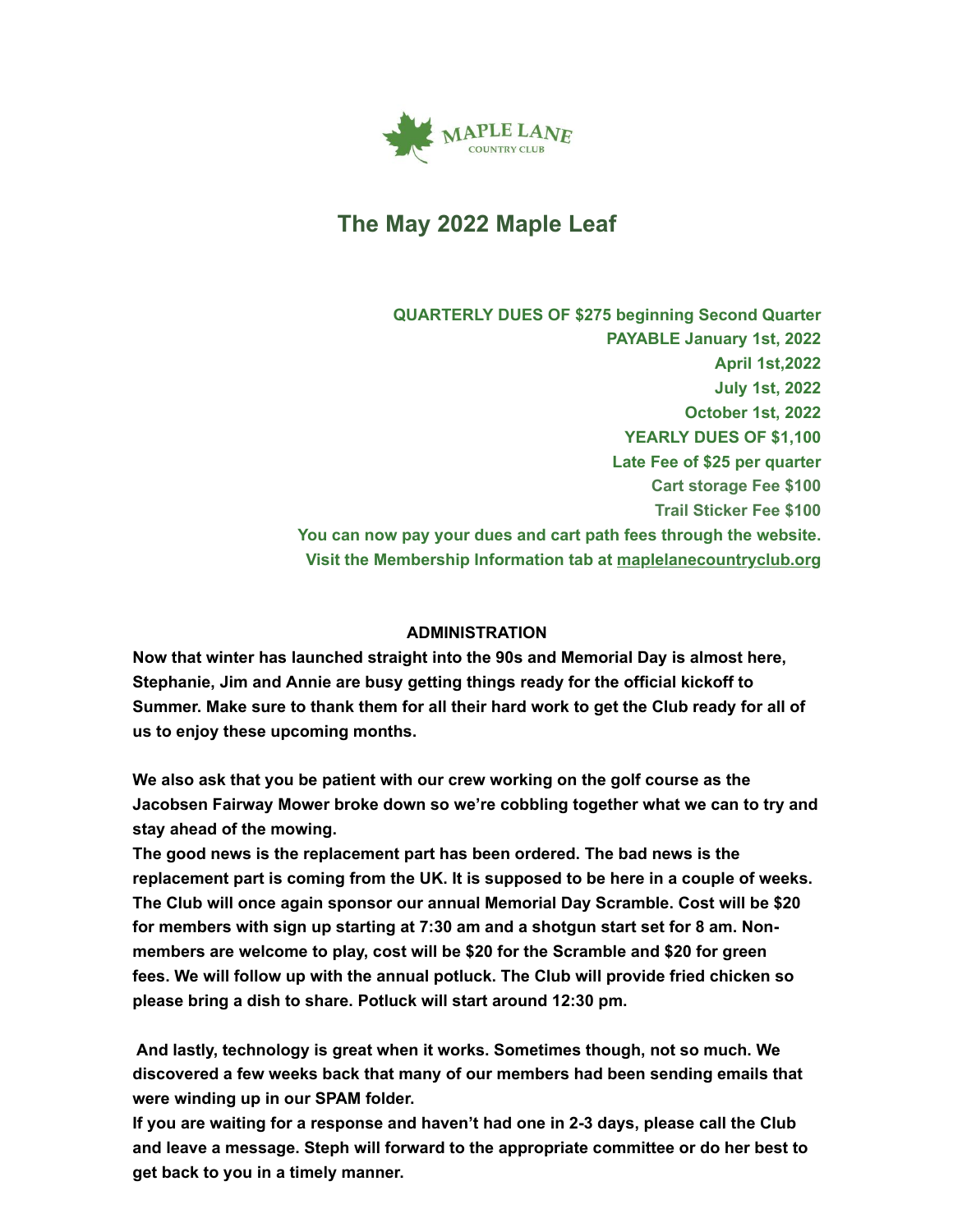**Enjoy Your Summer!**

**President Brandon Burwell**

#### **GOLF**

**The Shady Ladies have started their season so please remember on Tuesdays, they will have the right of way. On Thursday June 2nd Men's League will begin. If you are interested in signing up, please email ([aldunbar47@gmail.com\)](mailto:aldunbar47@gmail.com) or call (309-339-9870) Al Dunbar. Cost to join is \$25 and information on how and when to pay will be sent out those signing up.**

**MLCC will offer two more sessions of our golf etiquette class on Saturday, May 21 at 10 am and Sunday, May 29 at 2 pm. The sessions will be open to all members. Children 12 and under must play with an adult chaperone, and those members aged 13-15 must complete the golf etiquette class to play without an adult. When you see Jim, Moke, Tanner, Al and Charlie along with rest of the staff working to**

**keep the course in great shape, please keep an eye out for them.**

**Golf Co-Chairs Jason Wake / Aaron Harmon**

#### **POOL**

**Manager Annie Bybee has a staff of over a dozen guards ready to get the pool going. A new mural is in the process of being completed and special thanks to our members who stepped up and donated over \$500 to cover all costs for the project spearheaded by Lindsay Powers.**

**Swim lessons are filling up fast so please make sure to sign your children up. You can do so by contacting Annie directly at the club or emailing [clubmanager@maplelanecountryclub.org](mailto:clubmanager@maplelanecountryclub.org).**

**Pool Co-Chairs Kristin Jackson / Emily Brunnelson**

#### **HOUSE & GROUNDS**

**Special thanks to Marly Monroe, Steph and Greg Dawson and Don Welch and Gail Hedrick for heading up the volunteer committee to get the Stillson Room painted. Makes a big difference and is much appreciated.**

**House & Ground Co-Chairs Greg Carter / Joe Svymbersky**